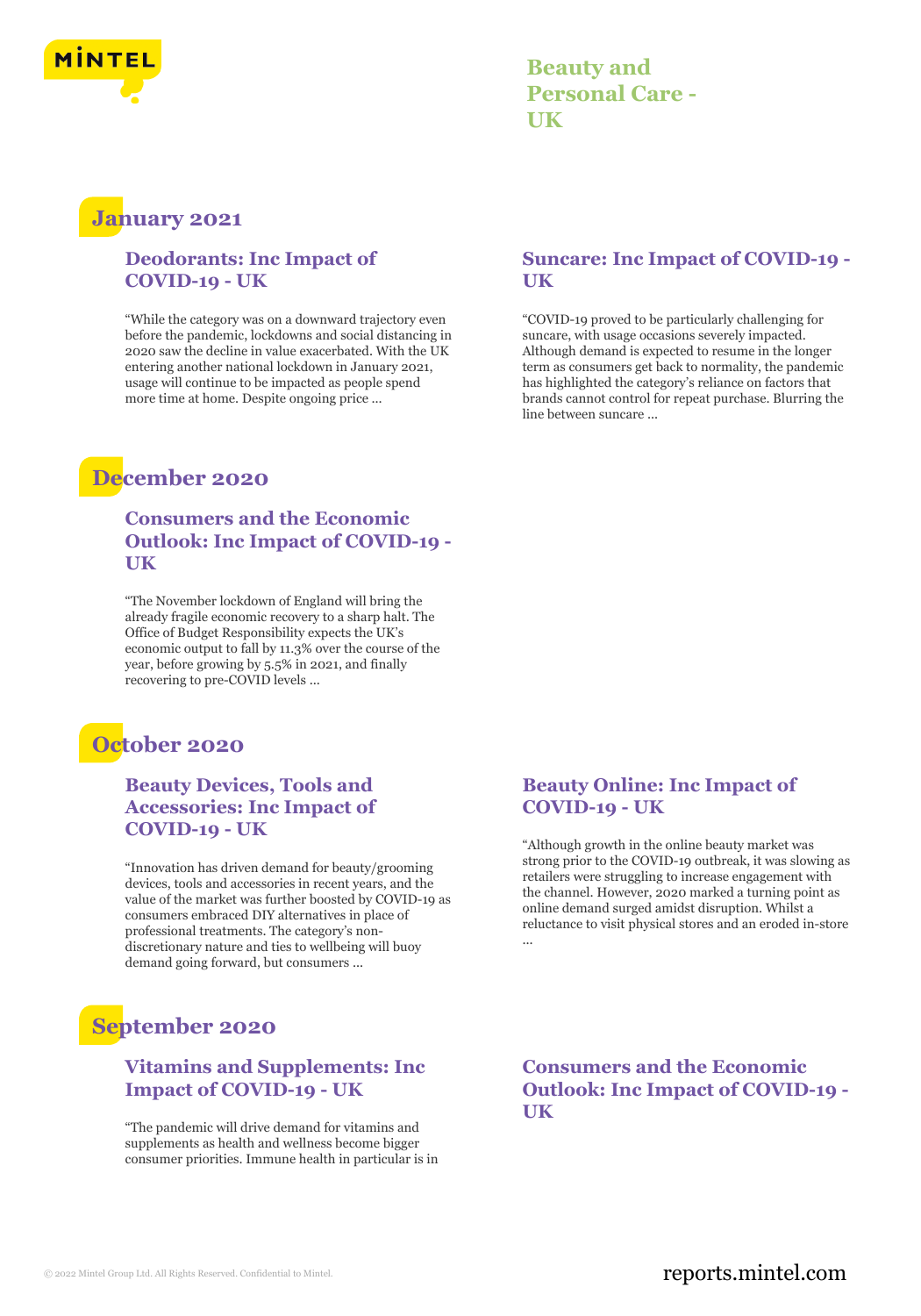

**Beauty and Personal Care - UK**

the spotlight, and brands can look to offering more holistic solutions, considering the links between stress, sleep, nutrition and diet on immunity. The category is expected to ...

#### **Hand, Body and Footcare: Inc Impact of COVID-19 - UK**

"The category has shown strong sales performance in recent years which is expected to continue in 2020, particularly as heightened hygiene behaviours put the focus on skin health. The category also benefits from its perceptions of improving wellbeing and being part of self-care routines, with people turning to skincare routines ...

### **August 2020**

#### **Fragrances: Inc Impact of COVID-19 - UK**

"The fragrance category was in decline before the COVID-19 outbreak and has been one of the hardest hit categories in 2020, with a particularly slow recovery forecast. Confined to their homes, consumers have reduced their usage of beauty products deemed nonessential and the category has suffered due to its reliance ...

# **July 2020**

#### **Oral Care: Inc Impact of COVID-19 - UK**

"The COVID-19 outbreak will have little overall impact on the value of the oral care category which was already in decline before the pandemic. While a recession will drive savvy shopping behaviours further in the short term, consumers were already streamlining their routines, buying on promotion or switching to own-label ...

#### **Natural and Organic Toiletries: Inc Impact of COVID-19 - UK**

"Demand for natural/organic BPC has been boosted by the clean movement, which will be accelerated by the

"The UK is in the midst of its deepest recession on record. However, the recovery has already started, with monthly GDP growth in May and June. However, the winding down of state support for businesses presents renewed threats that could derail the recovery and is expected to lead to significant ...

#### **Women's Facial Skincare: Inc Impact of COVID-19 - UK**

"Korean beauty trends have benefited the women's facial skincare category in recent years, with women reducing their use of makeup to show off their hard work. Although routines were streamlined in 2019, 2020 has seen a revival of cleansing and caring routines as heightened hygiene behaviours triggered by the pandemic ...

#### **Colour Cosmetics: Inc Impact of COVID-19 - UK**

"Makeup fatigue has set into colour cosmetics, with women cutting down on spend even before the COVID-19 pandemic. Women are less engaged with new launches despite increased NPD, whilst sustainability concerns as well as trends favouring natural looks are also driving down value. The pandemic will only accelerate this as ...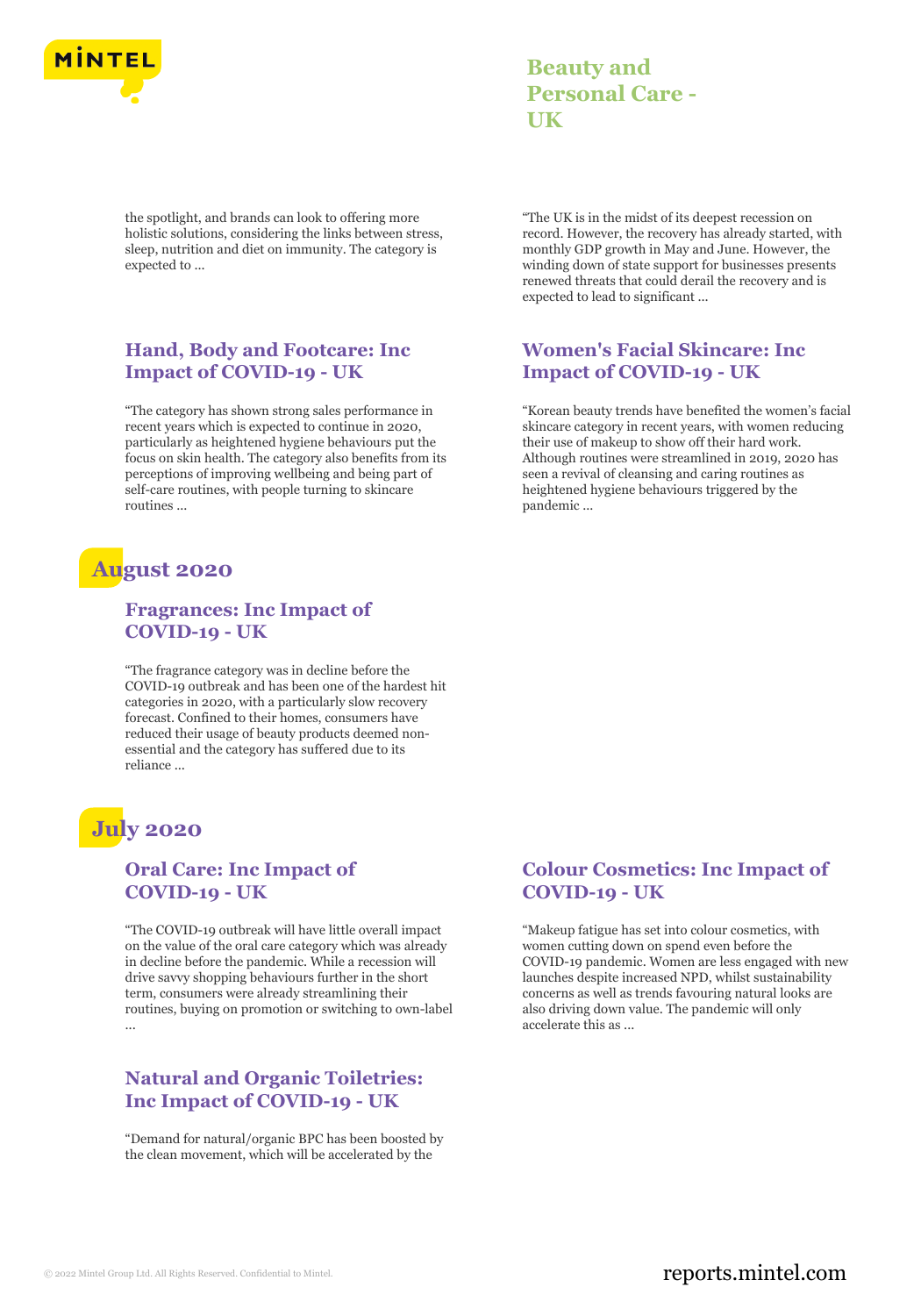

| <b>Beauty and</b>      |
|------------------------|
| <b>Personal Care -</b> |
| UK                     |

COVID-19 outbreak. As consumers are taking more notice of BPC ingredients because of concerns around safety, brands have responded with an emphasis on free-from claims. However, the COVID-19 outbreak will leave health-conscious ...

# **June 2020**

#### **The Impact of COVID-19 on BPC - UK**

"The COVID-19 outbreak will drive significant loss in value for the beauty market in 2020 as the lockdown period has not only limited retail sales, but has also affected usage habits. Whilst some categories such as skincare will see growth, this won't be enough to offset losses in other sectors ...

#### **Consumers and the Economic Outlook: Inc Impact of COVID-19 - UK**

"COVID-19 has had a profound impact on British consumers and businesses, shutting down major sections of the economy and having a serious effect on job security. As a result, consumer confidence has taken a dive, while concerns about the impact of Brexit have spiked as people consider the implications of ...

### **May 2020**

#### **Babies' and Children's Personal Care Products, Nappies and Wipes: Inc Impact of COVID-19 - UK**

"The COVID-19 outbreak will slow value decline in 2020, as parents stockpile on essentials in the shortterm. Buying behaviours will normalise however, and the category is set to continue on its downward trajectory as birth rates continue to decline and parents streamline their routines. The COVID-19 outbreak will leave household ...

#### **Gifting in Beauty & Personal Care: Inc Impact of COVID-19 - UK**

#### **Beauty Influencers and Educators: Inc Impact of COVID-19 - UK**

"In search of impartial advice without pressure to purchase, BPC consumers are turning to the online channel for beauty and grooming advice and expertise. The COVID-19 outbreak will accelerate this shift as retailers placed their online services front and centre during the lockdown. Going forward, stores will continue to play ...

#### **Shaving and Hair Removal: Inc Impact of COVID-19 - UK**

"The COVID-19 outbreak will accelerate the price-driven nature of this sector, meaning that a market that was already expected to be in decline will face an even greater short-term challenge. However, consumers do show interest in added-value propositions, such as skincare benefits and personalisation, indicating NPD opportunities for brands in ...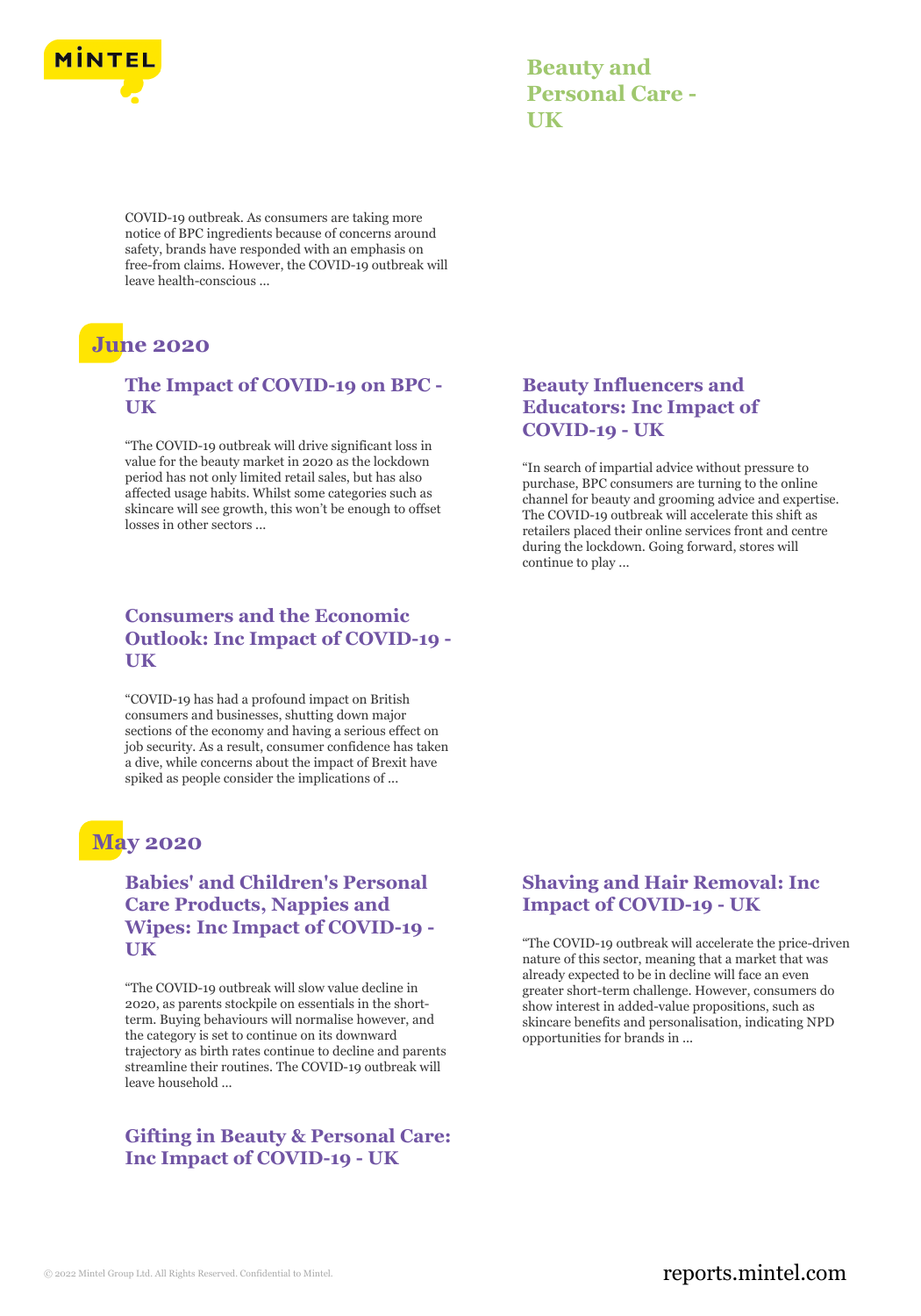

| <b>Beauty and</b>      |
|------------------------|
| <b>Personal Care -</b> |
| UK                     |

"The COVID-19 outbreak will impact buying behaviours when it comes to gifting in BPC, as the sector becomes a low priority in the short term. There will be a shift to online buying, and the prestige sectors in particular will take longer to recover as household finances are squeezed. However ...

# **March 2020**

#### **Women's Haircare - UK**

"Women's haircare continues on a downward trajectory when it comes to value sales, with the styling segment in particular suffering losses. Hair health is paramount to women, impacting haircare behaviours through a reduction in frequency of washing and styling hair. Whilst 'clean' and natural claims continue to be important, sustainability ...

#### **Consumers and the Economic Outlook - UK**

"The UK left the EU with consumers still expecting Brexit to have a negative overall effect, but with much more positive views than in previous months. The clarity provided by the General Election and delivery of Brexit, continued high employment and above-inflation wage rises, have combined to pushed Mintel's consumer ...

### **February 2020**

#### **Feminine Hygiene and Sanitary Protection Products - UK**

"The feminine hygiene and sanitary protection category has been steadily growing in recent years, bolstered by strong sales in the incontinence sector and a beauty revamp of the feminine hygiene sector. The sanitary protection sector, however, is dampening growth; signalling that brands must do more to respond to growing environmental ...

#### **First Aid - UK**

"The value of the first aid category has fluctuated in recent years and is estimated to show significant decline in 2019 due to reduced NPD and competition from the private label sector. Future growth will come from brands offering consumers added value propositions, as well as engaging with them using ...

#### **Men's Haircare and Skincare - UK**

"A continued decline in value sales of men's haircare and skincare is creating a challenging environment for both brands and retailers. Savvy shopping habits are putting downward pressure on prices in both categories, and men still favour a basic routine. Opportunities to reinstate growth in the market lie in personalisation ...

#### **The Green BPC Consumer - UK**

"Demand for green BPC is strong, and brands are responding with increased NPD, but there is still room for growth, as consumers still show a preference for regular beauty and grooming products. More education is needed, and proof that products are more sustainable than others on the market may be ...